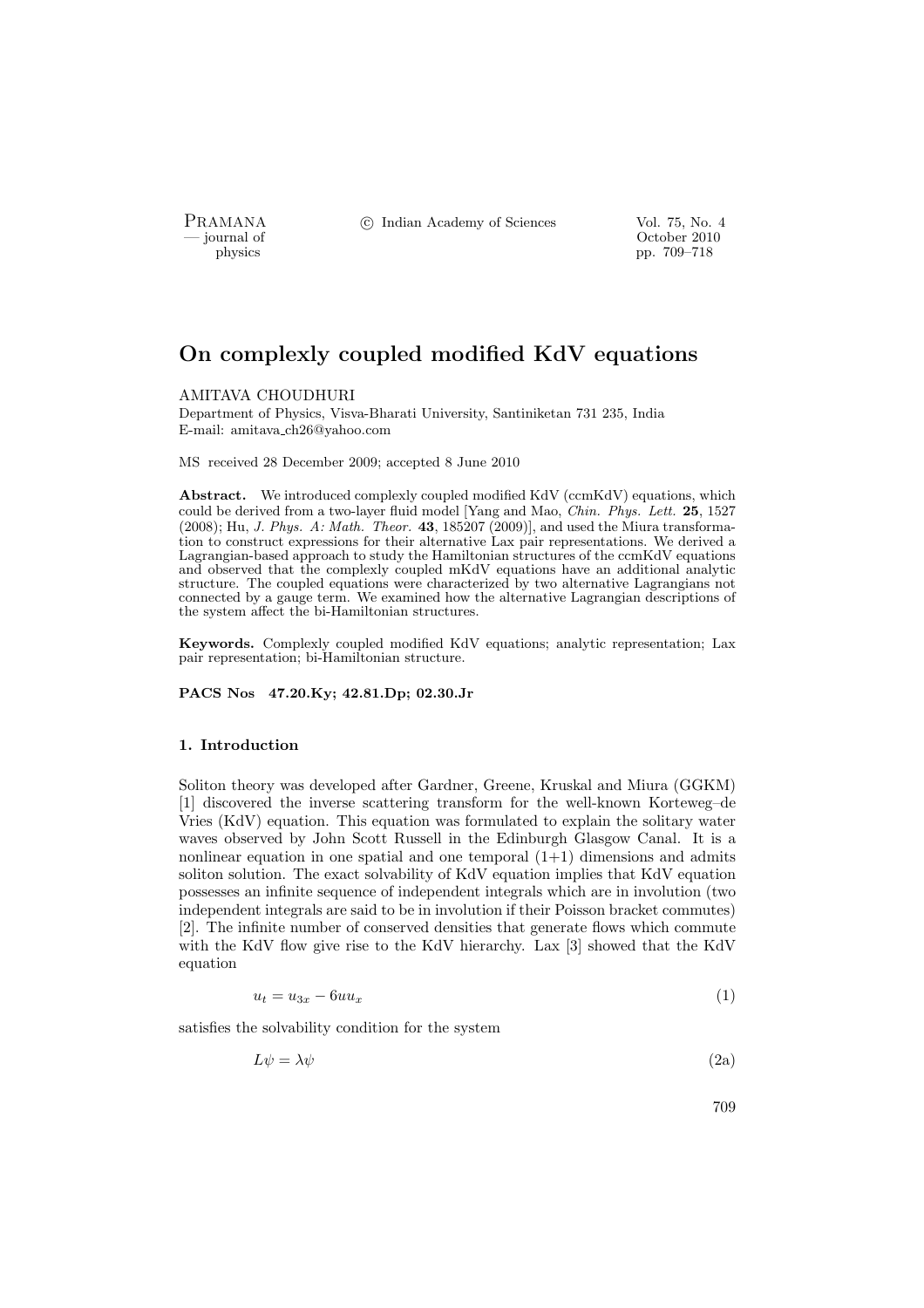and

$$
\partial_t \psi = A\psi, \quad \partial_t = \frac{\partial}{\partial t} \tag{2b}
$$

with

$$
L = -\partial_x^2 + u,\tag{3a}
$$

the so-called Schrödinger operator. Here  $A$  is a third-order linear operator written as

$$
A = 4\partial_x^3 - 3u\partial_x - 3\partial_x u. \tag{3b}
$$

The existence of the solution  $\psi = \psi(\lambda, x, t)$  for every constant  $\lambda$  is equivalent to

$$
\partial_t L = AL - LA = [A, L]. \tag{4}
$$

The results in (4) with (3a) and (3b) reduces to the KdV equation (1). Equation (4) is called the Lax representation and L and A are the linear operators, called Lax pair [3]. Any integrable equation can be written in the form given in (4). It is not always a straightforward task to find these operators for a given equation. In fact, no systematic procedure was devised to determine whether a given nonlinear partial differential equation could be represented as in (4). In the context of Lax's method, it is often said that  $L$  defines the original spectral problem while  $A$  represents an auxiliary spectral problem. The Lax pair representation holds good for all equations in the KdV hierarchy. The equations in the KdV hierarchy can also be generated by making use of the recursion operator

$$
\Lambda = \partial_x^2 - 4u - 2u_x \partial_x^{-1}, \quad \partial_x = \frac{\partial}{\partial x} \tag{5}
$$

in the differential relation

$$
u_t = \Lambda^n u_x, \quad n = 0, 1, 2, 3, \dots
$$
\n(6)

As one goes along the hierarchy, L remains unchanged but the differential operator associated with the auxiliary spectral problems changes. The identification of the KdV equation as an isospectral flow of the Schrödinger operator given in  $(3a)$ enables GGKM to devise a method for solving the KdV equation, called inverse scattering or inverse scattering transform (IST) mentioned before.

Soon after the Lax formulation was discovered, Zakharov and Faddeev [4] developed the Hamiltonian approach to integrability of nonlinear evolution equations in one spatial and one temporal  $(1+1)$  dimensions and, Gardner [5] interpreted the KdV equation as a completely integrable Hamiltonian system with  $\partial_x$  as the relevant Hamiltonian operator. A significant development in the Hamiltonian theory is due to Magri [6]. According to Magri [6], integrable Hamiltonian systems have an additional structure. They are bi-Hamiltonian, i.e. they are Hamiltonian with readditional structure. They are bi-Hamiltonian, i.e. they are Hamiltonian with respect to two different compatible Hamiltonian operators  $\partial_x$  and  $(\partial_x^3 - 4u\partial_x - 2u_x)$ such that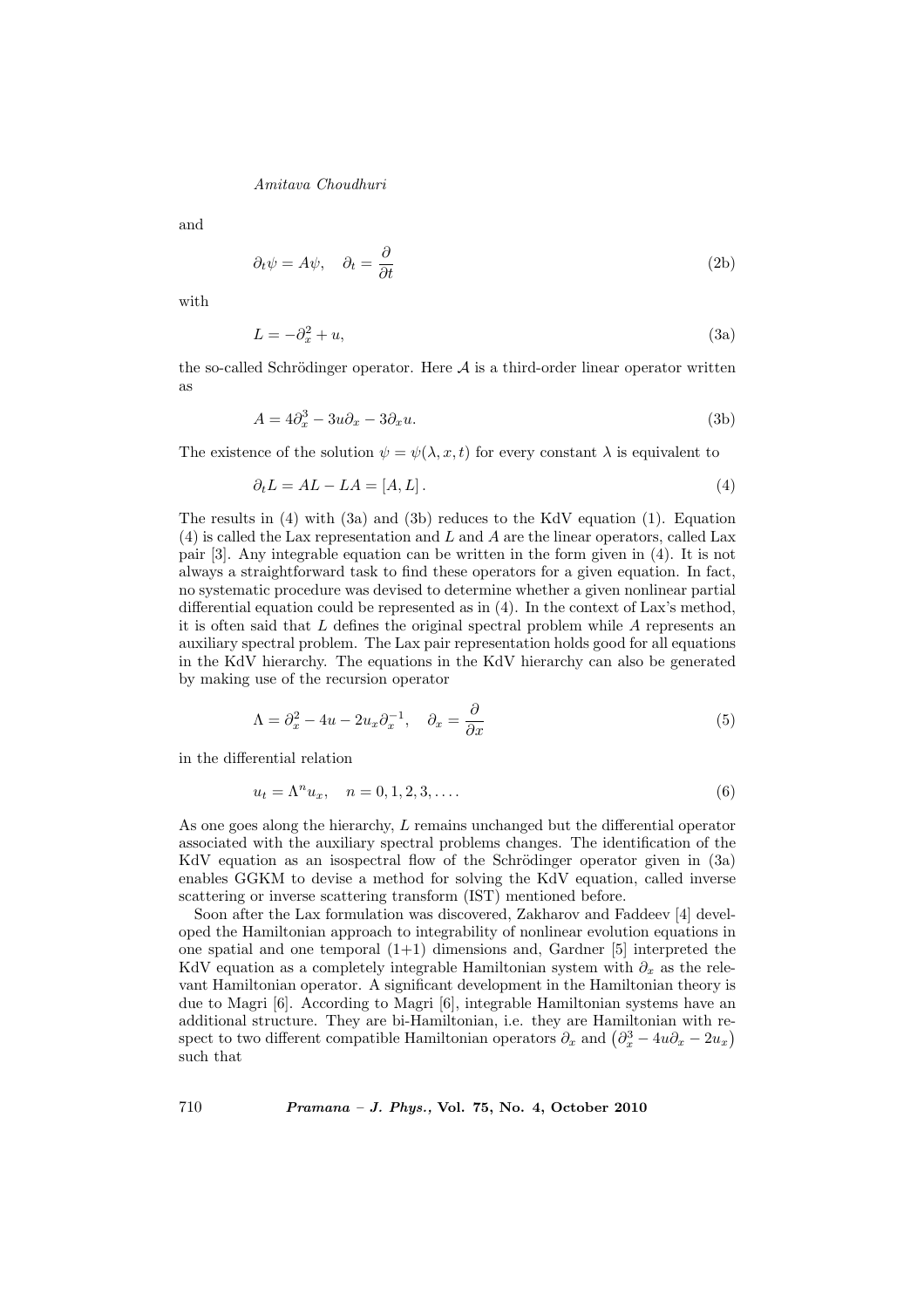$$
u_t = \partial_x \left( \frac{\delta H_n}{\delta u} \right) = \left( \partial_x^3 - 4u \partial_x - 2u_x \right) \left( \frac{\delta H_{n-1}}{\delta u} \right), \quad n = 1, 2, 3 \dots \quad (7)
$$

Here  $H_n =$ R  $\mathcal{H}_n$  dx with  $\mathcal{H}_n$ , the infinite conserved densities for the KdV equation. These conserved densities generate flows which commute with the KdV flow and as such give rise to an appropriate hierarchy. Traditionally, the expression for  $\mathcal{H}_n$  is constructed using a mathematical formulation that does not make explicit reference to the Lagrangians of the equations in the hierarchy. A Lagrangian-based approach, however, can be used to identify  $\mathcal{H}_n$  as the Hamiltonian density of the nth hierarchical equation in the KdV flow [7].

To ascertain whether the KdV equation was the only such equation possessing so many conserved densities, Miura [8] investigated the generalized KdV equation of the form

$$
u_t = u_{3x} - 6u^s u_x \tag{8}
$$

and found for  $s = 1$  (KdV) and  $s = 2$ , there existed many conserved densities. For  $s = 2$ , eq. (8) reduces to an equation, the so-called modified KdV (mKdV) equation written in terms of variable  $v$  as

$$
v_t = v_{3x} - 6v^2 v_x.
$$
\n(9)

It has many applicative relevance. For example, mKdV equation is used to describe acoustic waves in anharmonic lattices and Alfv $\acute{e}$ n waves in collisionless plasma. The recursion operator Λ for the mKdV equation [9]

$$
\Lambda_m = \partial_x^2 - 4v^2 - 4v_x \partial_x^{-1} \cdot v \tag{10}
$$

generates the mKdV hierarchy through the relation

$$
v_t = \Lambda_m^n v_x, \quad n = 0, 1, 2, 3, \dots
$$
\n(11)

It is interesting to note that the recursion operator given in (10) can be identified from (5) through the ingenious nonlinear transformation of Miura (the so-called Miura transformation) [8] given by

$$
u = v_x + v^2, \quad v = v(x, t).
$$
 (12)

This transformation converts the KdV equation ( $s = 1$ ) into a modified KdV (mKdV)  $(s = 2)$  equation given in (9). The Miura transformation (12), which relates solutions of the KdV and mKdV equations, may be derived by factorizing the scattering operator (3a) for the KdV equation. From this factorization, one may derive Wadati's [10] scattering problem which is used to solve the mKdV equation. The mKdV equation differs from the KdV equation only because of its cubic nonlinearity. The existence of infinite number of conserved densities of the mKdV equation implies the existence of infinite family of equations which are called the mKdV hierarchy. It is straightforward to obtain the equations in the mKdV hierarchy from those in the KdV hierarchy using Miura transformation. The Lax pair and the Hamiltonian structures of the equations in the mKdV hierarchy can be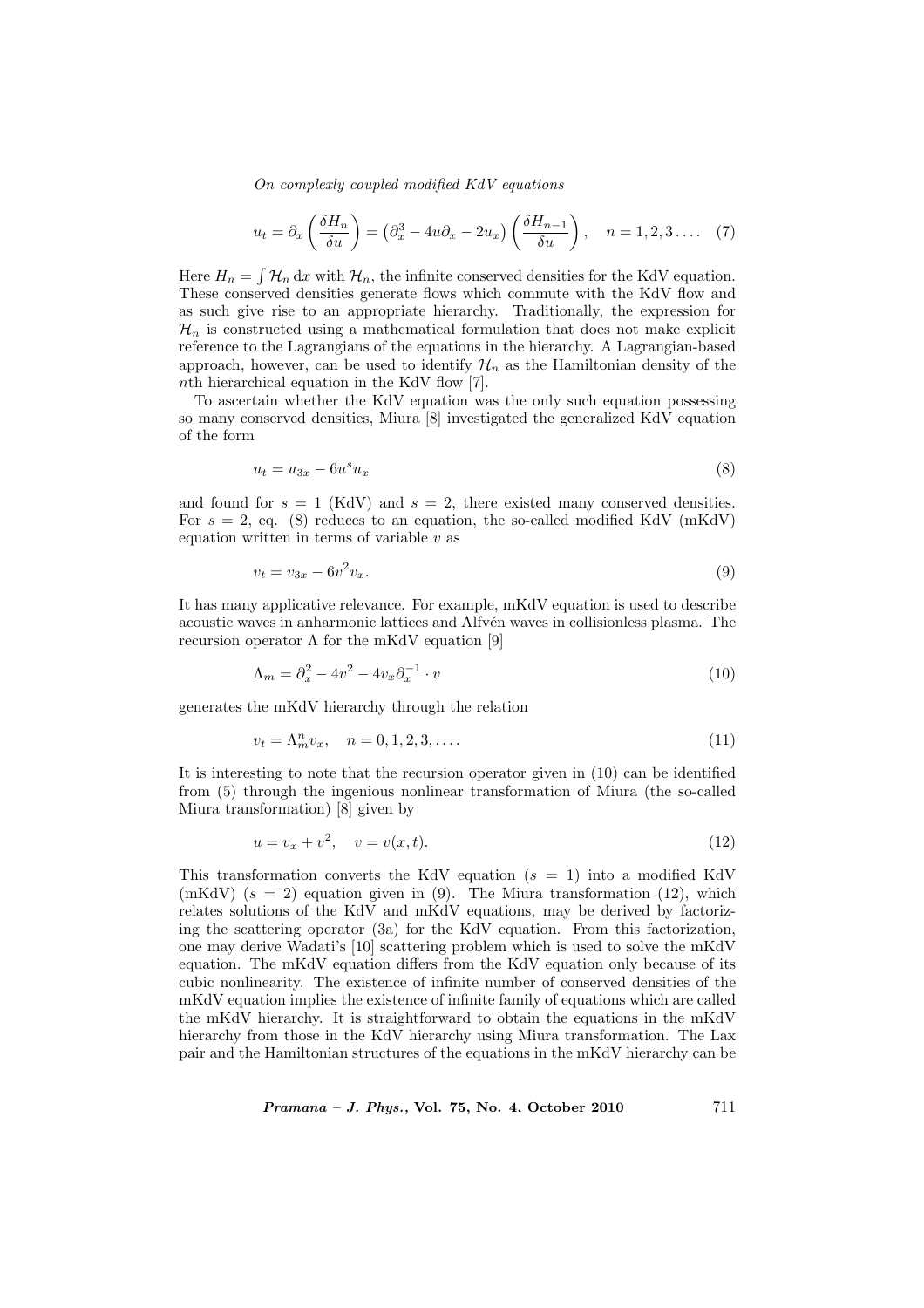constructed from the corresponding results for the KdV equation. Miura transformation played an important role in this construction [11]. The mKdV equation was studied extensively because of its simplicity and physical significance [12]. Generalization of the mKdV equation to a multicomponent system or matrix equation was studied in [13]. Relatively recently, Iwao and Hirota [14] discussed a simple coupled version of the mKdV equation or the so-called coupled mKdV equation

$$
\frac{\partial v_i}{\partial t} - \frac{\partial^3 v_i}{\partial x^3} + 6 \left( \sum_{j,k=1}^M C_{jk} v_j v_k \right) \frac{\partial v_i}{\partial x} = 0, \quad i = 1, 2, \dots M,
$$
 (13)

where the constant  $C_{ik}$  are set to be symmetric with respect to the subscripts  $C_{ik} = C_{ki}$ , without any loss of generality. The integrability of the equation was discussed by the bi-Hamiltonian [15] and Lax pair [16]. They derived the solution of the coupled version of the mKdV equation for  $M = 1$  and 2.

We have sought to work with the complexly coupled modified KdV (ccmKdV) equations. The system of equations is a special case of the coupled variable coefficient modified KdV equation. The ccmKdV equation can be derived from a two-layer fluid model and can also be obtained from the mKdV equation by assuming its field complex. Recently, a number of works [17] was envisaged to study the analytical solutions of the ccmKdV equation. In this work we shall provide an analytic representation of the ccmKdV equation. By analytic representation we mean a representation of the system in terms of Euler–Lagrange's equations, i.e. the system of equations follow from an action principle. To that end we shall have to solve the associated inverse problem of variational calculus [18]. More specifically, we shall envisage a variational formulation for the coupled system implied by the ccmKdV equation. The approach to the present inverse problem is somewhat different from that used for higher mKdV equations [11]. Here the system of equations is of lowest order such that we can proceed simply by applying the Helmholtz theorem as realized in the calculus of differential forms [18]. We shall also provide Lax pair representation and construct Hamiltonian structures for the system of equations. We shall show that ccmKdV equations have two alternative Lagrangian representations with some interesting consequences on its Hamiltonian structures. The results presented are expected to serve as a useful test of integrability.

In §2 we introduce the ccmKdV equations and solve the inverse problem of variational calculus to construct expressions for the Lagrangian densities. We found that the system of equations followed from the action principle and as such could be obtained from appropriate Lagrangian densities via the so-called Euler–Lagrange equations. In §3 we shall derive their Lax pair representations. The corresponding Hamiltonian densities derived from Lagrangian densities constituted the conserved densities of the ccmKdV equations. We then used these Hamiltonian densities to study the Hamiltonian structures of the ccmKdV equations. Finally, in §4 we present some concluding remarks.

#### 2. ccmKdV equations: Inverse variational problem

For  $M = 2$ , eq. (13) reduces two coupled equations of the form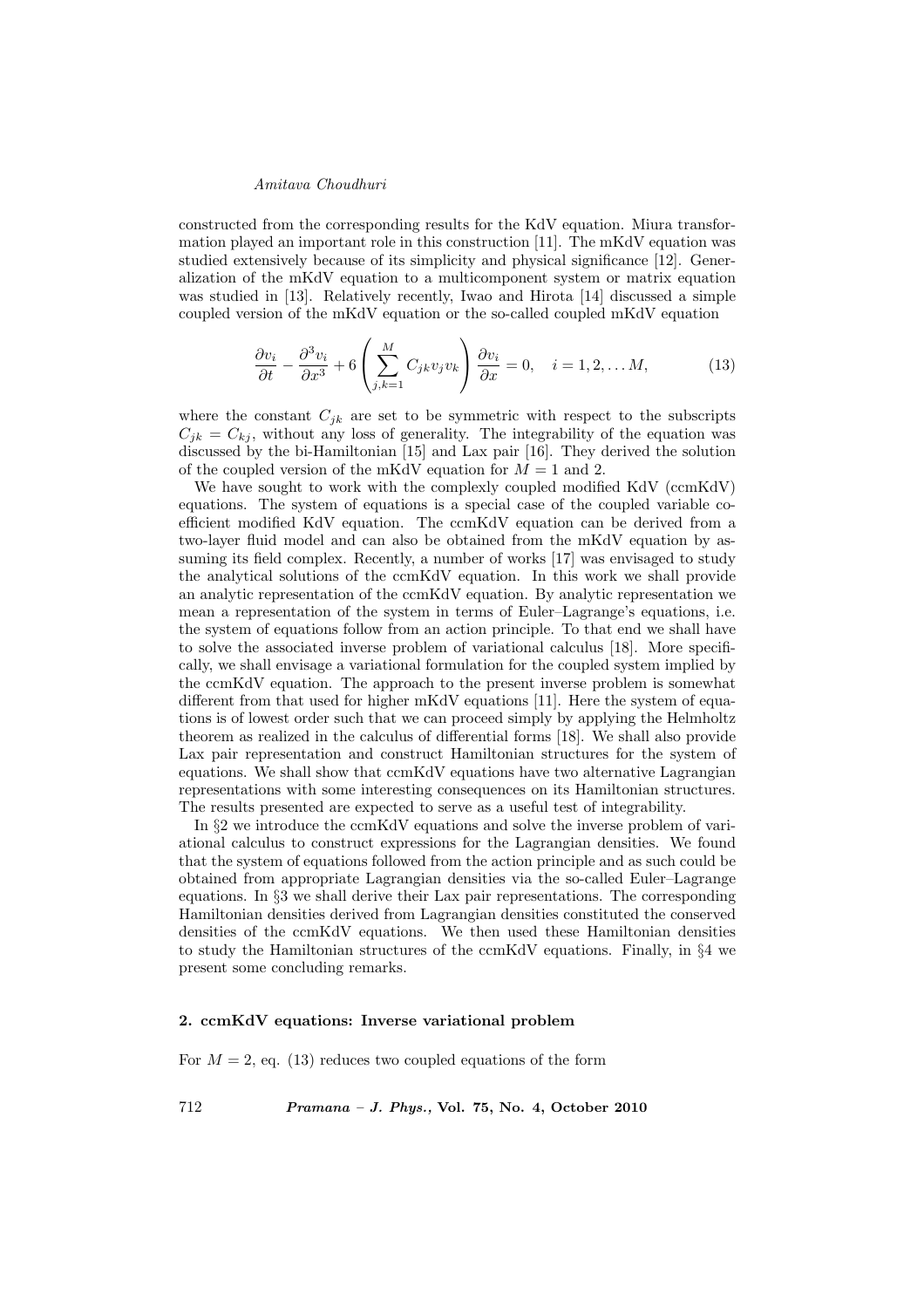$$
\frac{\partial v_1}{\partial t} - \frac{\partial^3 v_1}{\partial x^3} + 6[C_{11}v_1^2 + C_{22}v_2^2 + (C_{12} + C_{21})v_1v_2] \frac{\partial v_1}{\partial x} = 0 \tag{14a}
$$

and

$$
\frac{\partial v_2}{\partial t} - \frac{\partial^3 v_2}{\partial x^3} + 6[C_{11}v_1^2 + C_{22}v_2^2 + (C_{12} + C_{21})v_1v_2] \frac{\partial v_2}{\partial x} = 0.
$$
 (14b)

If we put  $\begin{pmatrix} C_{11} & C_{12} \\ C & C \end{pmatrix}$  $\begin{pmatrix} C_{11} & C_{12} \\ C_{21} & C_{22} \end{pmatrix} =$  $\overline{a}$ 1 i  $i -1$  $\mathbf{r}$ and  $v_1 = p$  and  $v_2 = q$ , eqs (14a) and (14b) take the form

$$
p_t - p_{3x} + 6(p^2 - q^2 + 2ipq)p_x = 0
$$
\n(15a)

and

$$
q_t - q_{3x} + 6(p^2 - q^2 + 2ipq)q_x = 0.
$$
\n(15b)

By multiplying  $(15b)$  by i and adding with  $(15a)$  we obtain

$$
(p + iq)t - (p + iq)3x + 6(p + iq)2(p + iq)x = 0.
$$
\n(16)

Equation (16) is the well-known mKdV equation if we identify

$$
(p + iq) = v.\t(16')
$$

If we completely separate out the real and imaginary parts of eq. (16) we get the following equations:

$$
p_t = p_{3x} - 6(p^2 - q^2)p_x + 12pqq_x \tag{17a}
$$

and

$$
q_t = q_{3x} - 6(p^2 - q^2)q_x - 12pqp_x.
$$
\n(17b)

These are the complexly coupled modified KdV (ccmKdV) equations. This system of equations can be written in a simple matrix representation of the form

$$
\eta_t = \eta_{3x} - \mathcal{M}\eta_x \tag{18}
$$

with

$$
\eta = \left( \! \begin{array}{c} p \\ q \end{array} \! \right) \quad \text{and} \quad \mathcal{M} = \left( \! \begin{array}{cc} 6(p^2-q^2) & -12pq \\ 12pq & 6(p^2-q^2) \end{array} \! \right).
$$

#### 2.1 Inverse variational problem

To study the variational formulation of these equations, it will be convenient to work with velocity potential corresponding to  $p(x, t)$  and  $q(x, t)$ . We thus write

Pramana – J. Phys., Vol. 75, No. 4, October 2010 713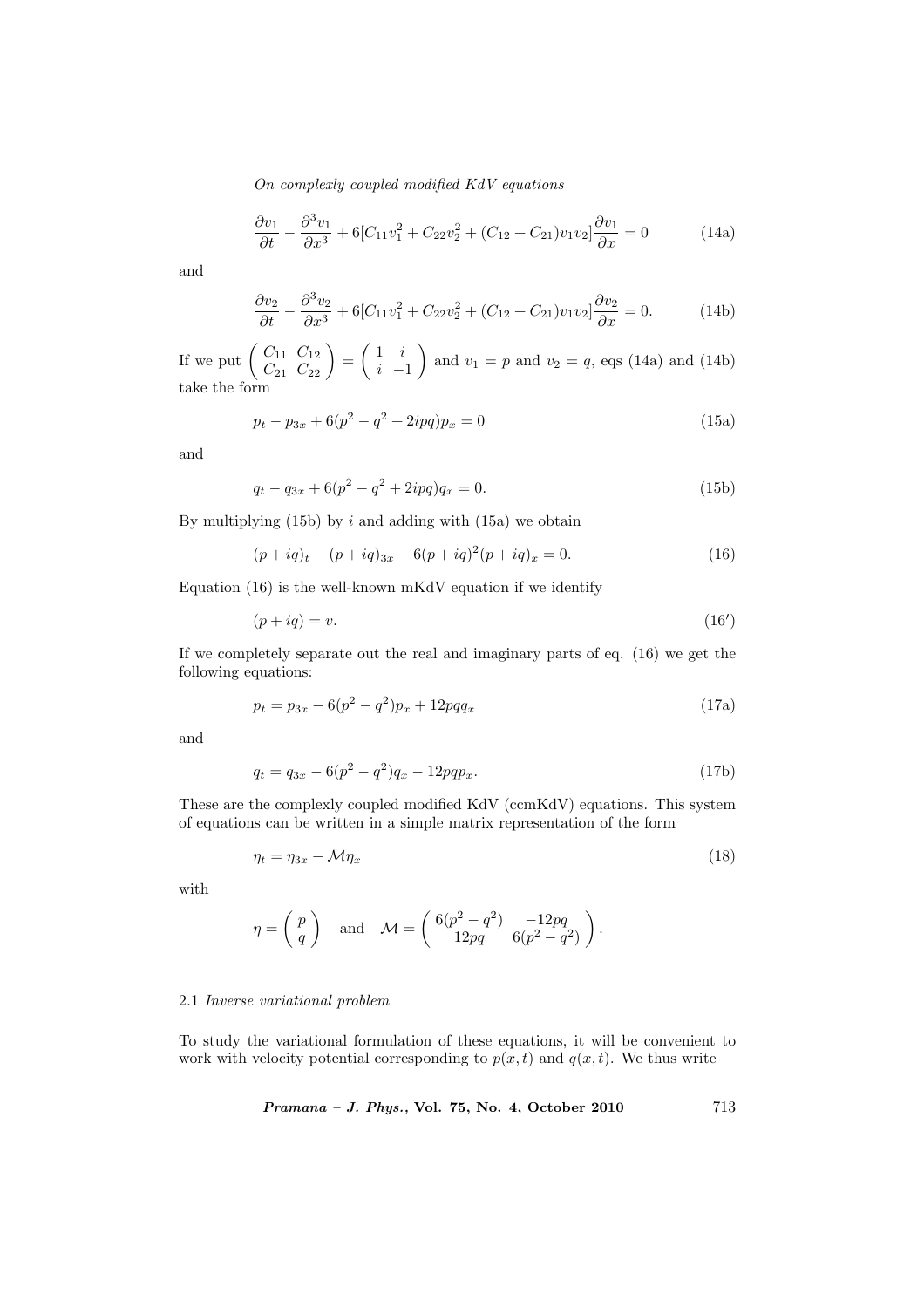$$
p = -\psi_x \quad \text{and} \quad q = -\phi_x, \quad \psi = \psi(x, t), \quad \phi = \phi(x, t). \tag{19}
$$

The potentials  $\psi$  and  $\phi$  can be introduced into the problem by observing that (17a) and (17b) can be obtained from

$$
\alpha_1 = pdx + (p_{2x} - 2p^3 + 6pq^2)dt,
$$
\n(20a)

and

$$
\alpha_2 = qdx + (q_{2x} + 2q^3 - 6p^2q)dt
$$
\n(20b)

and conditions for them to be closed are

$$
d\alpha_1 = 0 \quad \text{and} \quad d\alpha_2 = 0. \tag{21}
$$

From (21), using Poincaré Lemma [18], we write

$$
\alpha_1 = -d\psi \quad \text{and} \quad \alpha_2 = -d\phi,\tag{22}
$$

where  $\psi$  and  $\phi$  are zero form or scalars. Combining (21) and (22), and using (20) we obtain

$$
-\psi_x = p, \quad -\psi_t = (p_{2x} - 2p^3 + 6pq^2)
$$
\n(23a)

and

$$
-\phi_x = q, \quad -\phi_t = (q_{2x} + 2q^3 - 6p^2q). \tag{23b}
$$

From the integrability conditions of (23) we get

$$
\psi_t = \psi_{3x} - 2\psi_x^3 + 6\psi_x\phi_x^2 \tag{24a}
$$

and

$$
\phi_t = \phi_{3x} + 2\phi_x^3 - 6\phi_x \psi_x^2.
$$
\n(24b)

We have found that these equations follow from a variational principle

$$
\delta I = 0, \quad I = \int \mathcal{L} \, \mathrm{d}x \, \mathrm{d}t \tag{25}
$$

with two different Lagrangian densities given by

$$
\mathcal{L}^{\mathbf{d}} = \frac{1}{2}(\psi_x \psi_t - \phi_x \phi_t) - \frac{1}{2}(\psi_x \psi_{3x} - \phi_x \phi_{3x}) + \frac{1}{2}\psi_x^4 + \frac{1}{2}\phi_x^4 - 3\psi_x^2 \phi_x^2
$$
\n(26a)

and

$$
\mathcal{L}^i = \frac{1}{2}(\psi_x \phi_t + \phi_x \psi_t) - \frac{1}{2}(\psi_x \phi_{3x} + \phi_x \psi_{3x}) + 2\psi_x^3 \phi_x - 2\psi_x \phi_x^3. \tag{26b}
$$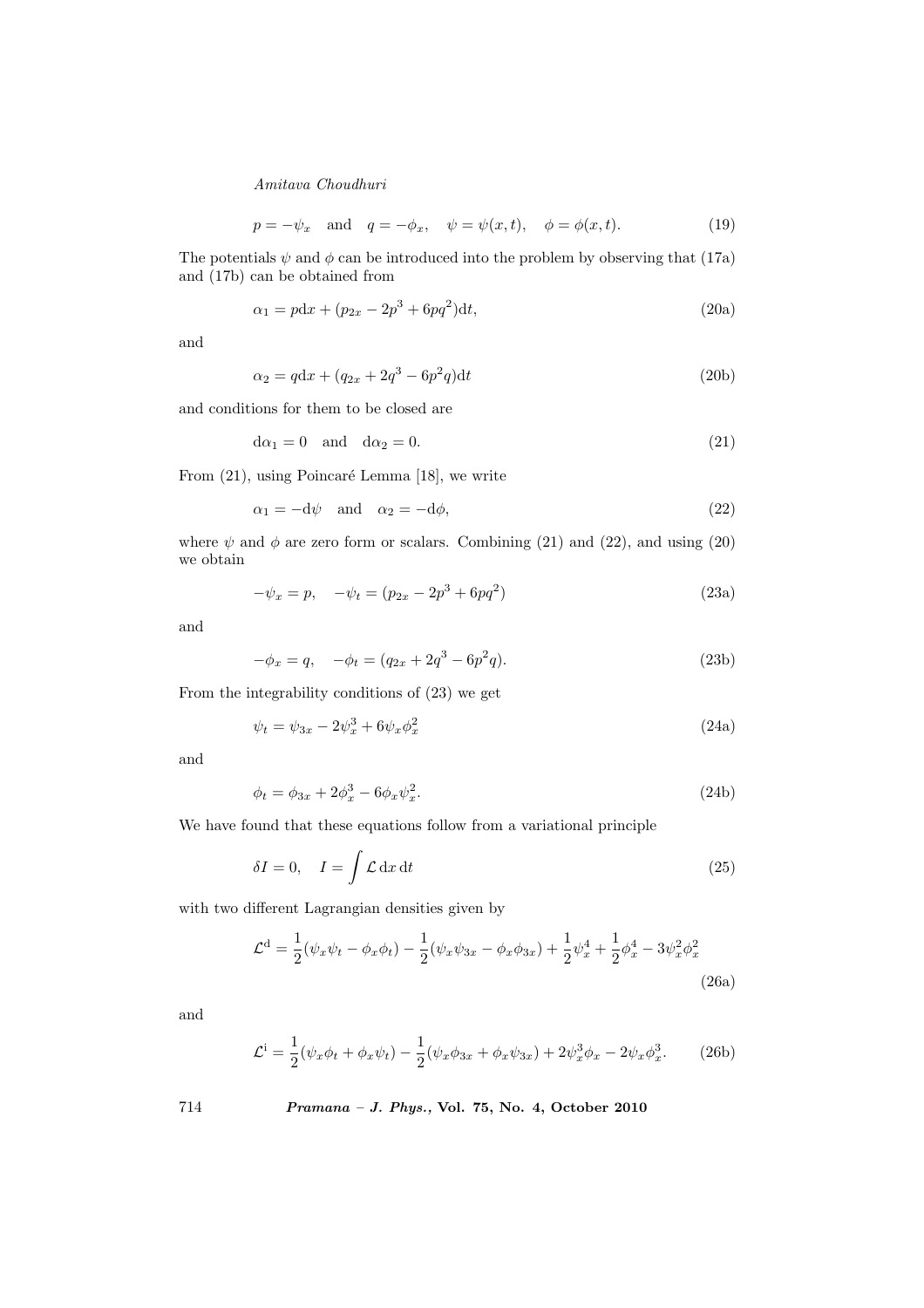The superscripts d and i on  $\mathcal L$  stand for direct and indirect. We call  $\mathcal L<sup>d</sup>$  a direct Lagrangian because  $\mathcal{L}^d$ , when substituted in the Euler–Lagrange equations [9]

$$
\frac{\mathrm{d}}{\mathrm{d}t} \left( \frac{\partial \mathcal{L}}{\partial \eta_t} \right) - \frac{\delta \mathcal{L}}{\delta \eta} = 0, \tag{27}
$$

with the variational derivative

$$
\frac{\delta}{\delta \eta} = \frac{\partial}{\partial \eta} - \frac{\mathrm{d}}{\mathrm{d}x} \left( \frac{\partial}{\partial \eta_x} \right) + \frac{\mathrm{d}^2}{\mathrm{d}x^2} \left( \frac{\partial}{\partial \eta_{2x}} \right) - \frac{\mathrm{d}^3}{\mathrm{d}x^3} \left( \frac{\partial}{\partial \eta_{3x}} \right),\tag{28}
$$

for  $\eta = \psi$  and  $\eta = \phi$  gives the equation of motion for  $\psi_t$  and  $\phi_t$  given in (24a) and (24b) respectively, whereas substitution of  $\mathcal{L}^{\text{i}}$  in (27) with  $\eta = \psi$  leads to equation for  $\phi_t$  given in (24b) and conversely. This implies that the Lagrangian representation in (26b) is indirect [18]. Note that, these two Lagrangians in (26) are not connected by a gauge term and are called the alternative Lagrangian representations.

# 3. Lax pair representations and bi-Hamiltonian structures

We shall now study some interesting features of the Lax pair representations and bi-Hamiltonian structures of (17).

#### 3.1 Lax pair representation

The Lax pair for the complexly coupled mKdV equations can be obtained by taking recourse to the use of Miura transformation in (12) in the following way. Writing L and A in the form

$$
L = L_1 + iL_2 \tag{29a}
$$

and

$$
A = B_1 + iB_2 \tag{29b}
$$

and using  $(3)$ ,  $(12)$  and  $(16')$  we get

$$
L_1 = -\partial_x^2 + p_x + p^2 - q^2,\tag{30a}
$$

$$
L_2 = q_x + 2pq,\tag{30b}
$$

$$
B_1 = 4\partial_x^3 - 6(p_x + p^2 - q^2)\partial_x - 3(p_{2x} + 2pp_x - 2qq_x)
$$
 (31a)

and

$$
B_2 = -6(q_x + 2pq)\partial_x - 3(q_{2x} + 2pq_x + 2qp_x). \tag{31b}
$$

Pramana – J. Phys., Vol. 75, No. 4, October 2010 715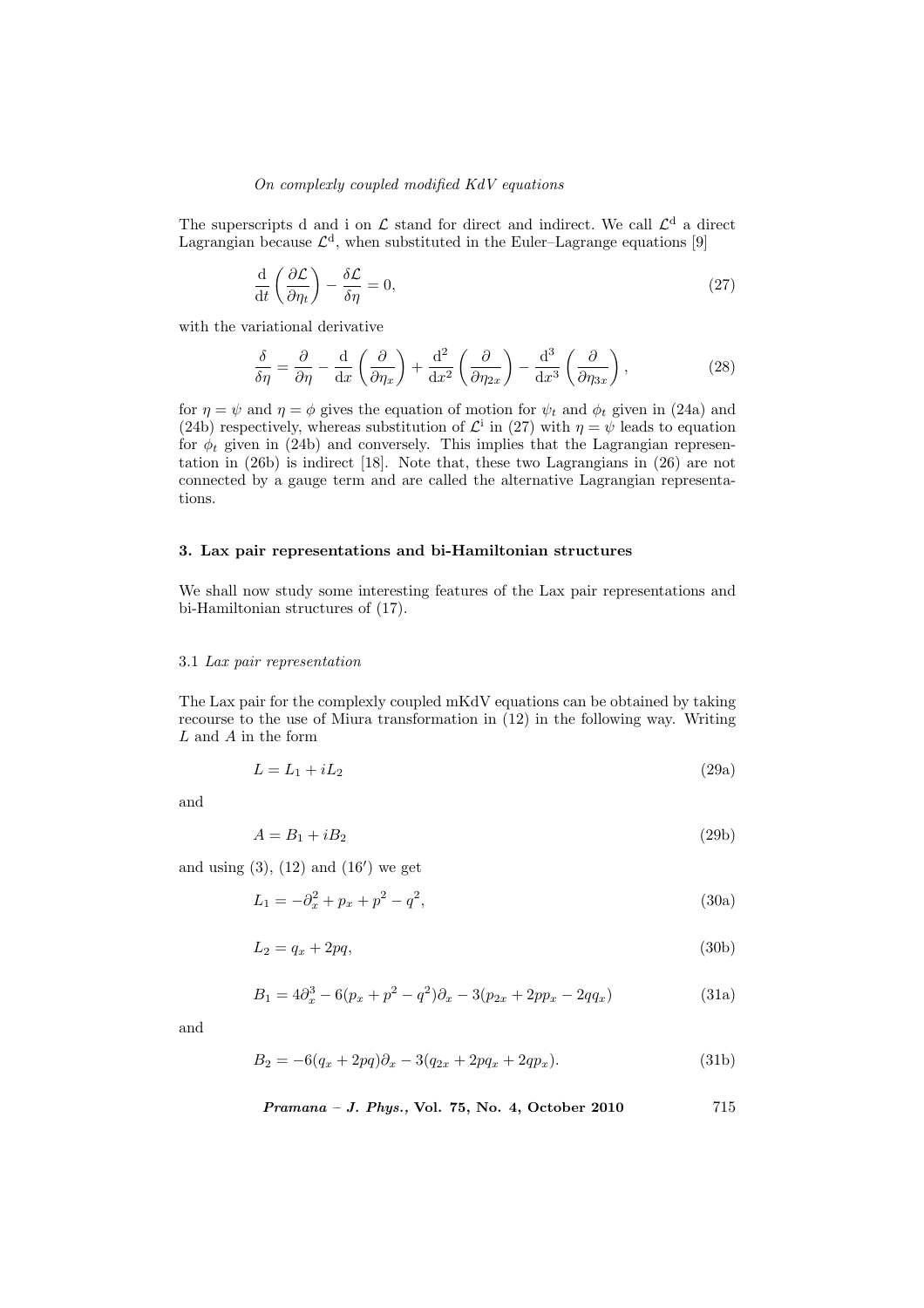It is interesting to see that the following slightly modified forms of Lax equations

$$
\frac{dL_1}{dt} = [B_1, L_1] - [B_2, L_2] \tag{32a}
$$

and

$$
\frac{dL_2}{dt} = [B_1, L_2] + [B_2, L_1]
$$
\n(32b)

yield the coupled equations in (17) and appear to have alternative Lax pair representations.

### 3.2 Bi-Hamiltonian structure

To derive the bi-Hamiltonian structure for the coupled equations (17) we have to find the Hamiltonian densities corresponding to the Lagrangian densities given in (26). The Hamiltonian densities in terms of original variables  $p$  and  $q$  are given by

$$
\mathcal{H}^{\mathbf{d}} = \frac{1}{2}(pp_{2x} - qq_{2x}) - \frac{1}{2}p^4 - \frac{1}{2}q^4 + 3p^2q^2 \tag{33a}
$$

and

$$
\mathcal{H}^i = \frac{1}{2}(p_{2x}q + pq_{2x}) - 2p^3q + 2pq^3.
$$
 (33b)

It is interesting to note that

$$
\mathcal{H} = \mathcal{H}^{\rm d} + i\mathcal{H}^{\rm i} \tag{34}
$$

represents the Hamiltonian density of the ccmKdV equation, such that it, via the canonical equation

$$
(p + iq)_t = \partial_x \frac{\delta \mathcal{H}}{\delta(p + iq)},\tag{35}
$$

gives the coupled equations in (17). To realize the bi-Hamiltonian structure of the ccmKdV equation we consider equations obtained from the complex form of the linear equation in (11) in the mKdV hierarchy with  $n = 0$ . For these equations, the direct and indirect Hamiltonian densities

$$
\mathcal{H}^{\mathbf{d}} = \frac{1}{2}(p^2 - q^2) \quad \text{and} \quad \mathcal{H}^{\mathbf{i}} = pq \tag{36}
$$

give the total Hamiltonian densities

$$
\mathcal{H} = \frac{1}{2}(p^2 - q^2) + ipq \tag{37}
$$

The result for  $\mathcal H$  when used in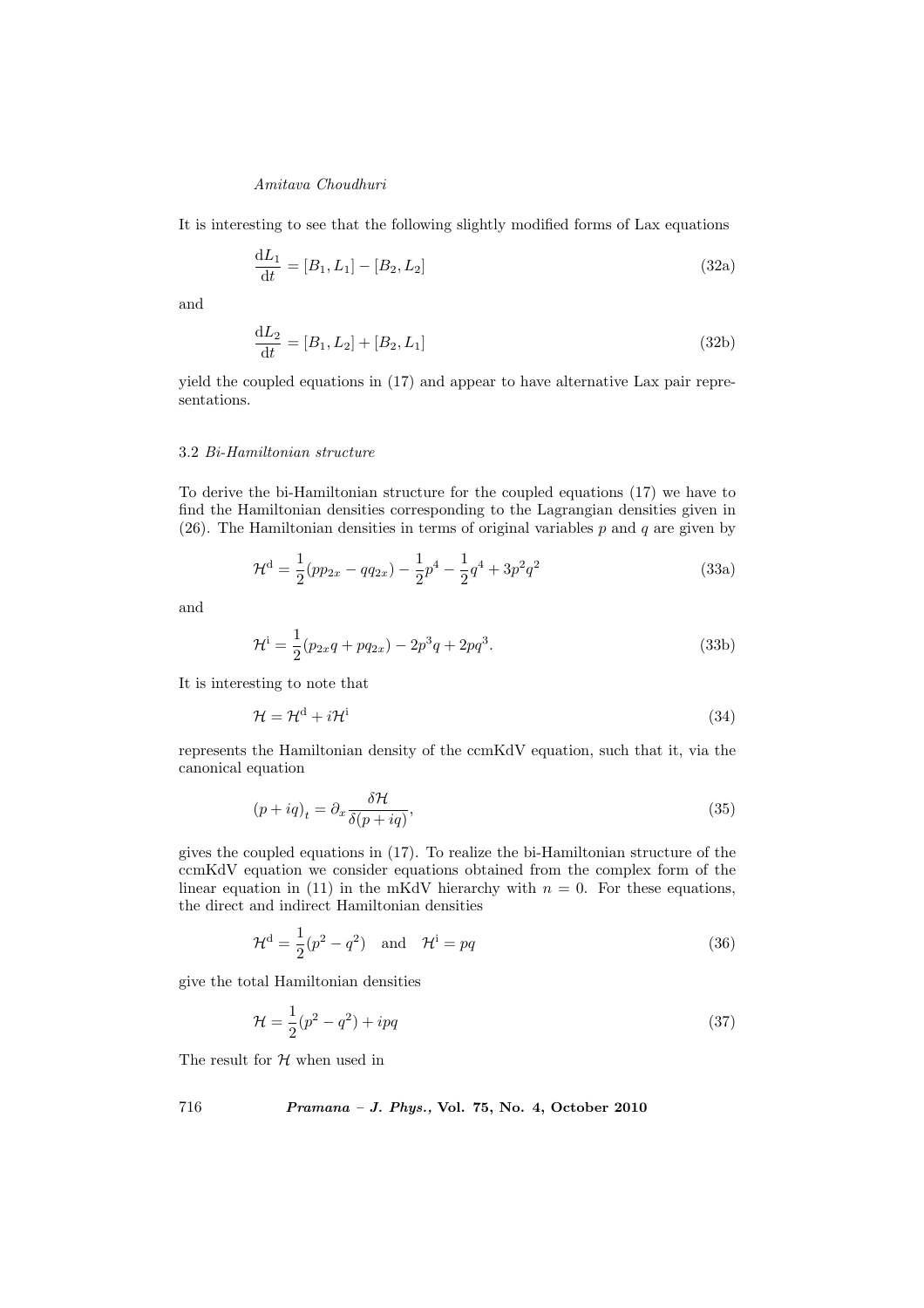$$
(p+iq)_t = (\partial_x^3 - 4(p+iq)^2 \partial_x - 4(p+iq)_x \partial_x^{-1} (p+iq) \partial_x) \frac{\delta \mathcal{H}}{\delta(p+iq)}
$$
\n(38)

once again gives the coupled equations in (17). The first Hamiltonian operator  $\partial_x$  is the same as that of KdV and mKdV equations. The second Hamiltonian operator is constructed through the relation [9]

$$
\Lambda_m \partial_x = (\partial_x^3 - 4(p + iq)^2 \partial_x - 4(p + iq)_x \partial_x^{-1}(p + iq) \partial_x)
$$
\n(39)

by putting the ansatz  $(16')$  in mKdV's recursion operator given in  $(10)$ . From  $(35)$ and (38) we see that as with the KdV and mKdV equations the ccmKdV equation possesses bi-Hamiltonian structure. This shows that the ccmKdV equations are integrable in the Liouville's sense [7].

### 4. Conclusion

The complexly coupled mKdV (ccmKdV) equations are a special case of the coupled variable coefficient modified KdV equation [17]. The ccmKdV equations can be derived from a two-layer fluid model and can also be obtained from the mKdV equation [17]. The ccmKdV equations satisfy positon, negaton and the complexiton solutions [17]. The nonlinear transformation of Miura (the so-called Miura transformation) is an aid to obtain the modified KdV (mKdV) equation from the KdV equation. We found that this transformation also provided an effective way to construct expressions for alternative Lax pair representations of the ccmKdV equations. As with the KdV equations, the bi-Hamiltonian structure of the mKdV equations were traditionally studied using involutive set of conserved Hamiltonian densities without explicit reference to their Lagrangians. A Lagrangian-based approach was used to realize the Hamiltonian and bi-Hamiltonian structures of ccmKdV equations. The ccmKdV equations have alternative Lagrangian representations and we used these alternative Lagrangians to construct the Hamiltonian and bi-Hamiltonian structures and examined how the alternative Lagrangian descriptions of the system affected the bi-Hamiltonian structure.

### Acknowledgements

The author is deeply indebted to Prof. B Talukdar for drawing interest on the subject and for constructive discussions. The author would like to acknowledge the UGC, Government of India, for a project fellowship through grant No. F.32- 39/2006(SR).

### References

[1] C S Gardner, J M Greene, M D Kruskal and R M Miura, Phys. Rev. Lett. 19, 1095 (1967)